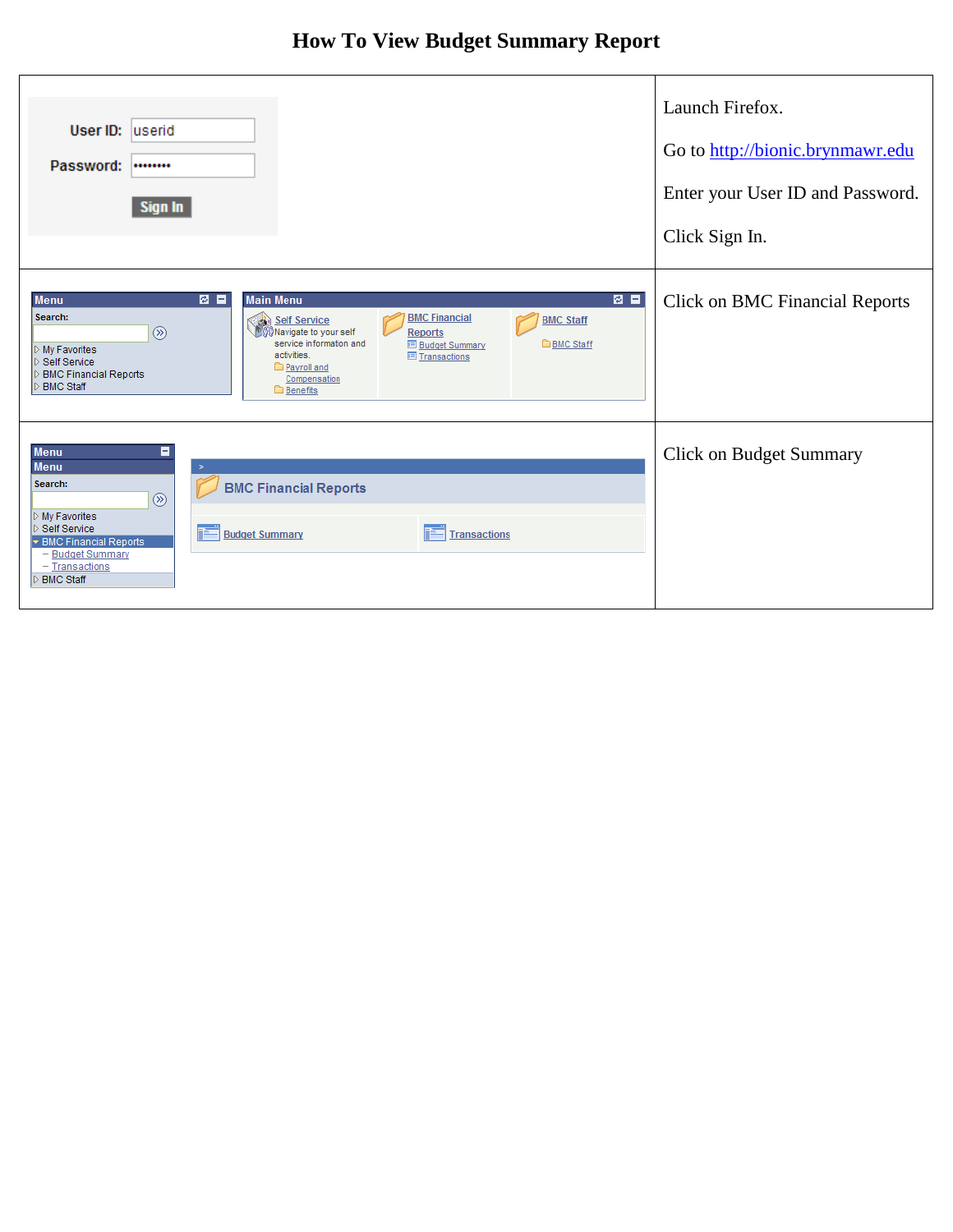| To get budget summary report:<br>1. Fill in the search criteria for the operating budget in the order listed below<br><b>Fiscal Year</b><br>2008<br>09/30/2007 图<br><b>Thru Date</b>                                                                                                                                                                                                                                                                                                                                          | Fill in the search criteria in the<br>following order:<br>Fiscal Year – enter the budget year.                                                                                                                                                                                                                                                                                                                                                                                                                                          |
|-------------------------------------------------------------------------------------------------------------------------------------------------------------------------------------------------------------------------------------------------------------------------------------------------------------------------------------------------------------------------------------------------------------------------------------------------------------------------------------------------------------------------------|-----------------------------------------------------------------------------------------------------------------------------------------------------------------------------------------------------------------------------------------------------------------------------------------------------------------------------------------------------------------------------------------------------------------------------------------------------------------------------------------------------------------------------------------|
| Q<br><b>Fund</b><br>1.<br><b>Department</b><br>01324<br><sup>Q</sup> Information Services<br><b>▽ Expense Accounts Only</b><br>(To see all accounts,<br>Revenue Accounts Only<br>select both check boxes)<br>2. To see a different Project ID associated with the operating budget, change the value in Project<br>To see ALL Project IDs associated with the operating budget, leave Project blank<br>01486<br>$\mathbb{Q}$ Help Desk<br>Project<br>3. Click the Get Budget Data button to see the report<br>Get Budget Data | Thru Date $-$ enter the last<br>transaction date to include in the<br>report. (The date must be within<br>the fiscal year entered.)<br>Fund – enter the fund code.<br>Department – enter the department<br>code.<br>Expense Accounts Only - check<br>this box to see expense accounts.<br>Revenue Accounts Only – check<br>this box to see revenue accounts.<br>(To see all accounts, check both<br><b>Expense Accounts Only and</b><br>Revenue Accounts)<br>Project – default is 99999. To see<br>a report for another project, change |
|                                                                                                                                                                                                                                                                                                                                                                                                                                                                                                                               | the Project ID. To see a report for<br>all projects associated with the<br>department, delete the Project ID<br>and leave the field blank.<br>Click the Get Budget Data button.                                                                                                                                                                                                                                                                                                                                                         |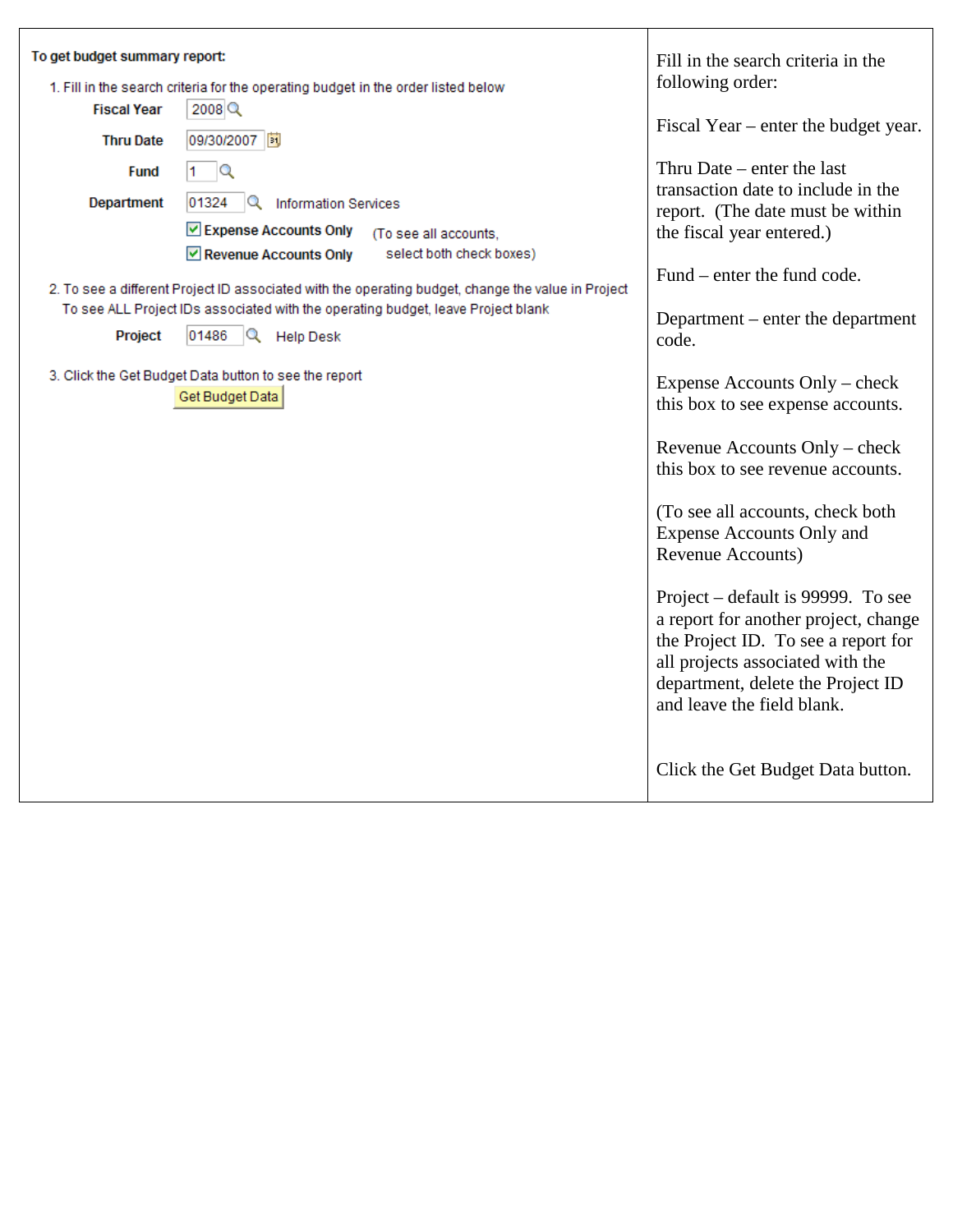| Budget summary report displays. |  |
|---------------------------------|--|
|                                 |  |

| 2008<br>09/30/2007<br>01324<br><b>Fiscal Year</b><br><b>Thru Date</b><br>01486<br>B <sub>1</sub><br><b>Fund</b><br><b>Department</b><br><b>Project</b><br>Q<br>11.<br>$\circ$<br>(optional)<br>To get a different report, change the fields<br>$\vee$ Expenses Only<br>$ $ Revenues Only<br>Get Budget Data<br>and click the Get Budget Data button. |                                                                                               |                                                                                                                            |      |                                         |                                  |               |
|------------------------------------------------------------------------------------------------------------------------------------------------------------------------------------------------------------------------------------------------------------------------------------------------------------------------------------------------------|-----------------------------------------------------------------------------------------------|----------------------------------------------------------------------------------------------------------------------------|------|-----------------------------------------|----------------------------------|---------------|
|                                                                                                                                                                                                                                                                                                                                                      |                                                                                               | Customize   Find   View All   Download to Excel                                                                            |      |                                         | First 1 1-10 of 14 <b>1</b> Last |               |
| <b>Account</b>                                                                                                                                                                                                                                                                                                                                       | <b>Description</b><br>01486 - Help Desk<br>Fiscal 2008; Thru 9/30/2007<br><b>All Accounts</b> | <b>Adjusted</b><br><b>Current</b><br><b>Month</b><br><b>Budget</b><br>9/1/2007 to<br>6/1/2007 to<br>5/31/2008<br>9/30/2007 |      | <b>FYTD</b><br>6/1/2007 to<br>9/30/2007 | <b>Budget</b><br><b>Balance</b>  | $\frac{9}{6}$ |
| 1 1-51200-01324                                                                                                                                                                                                                                                                                                                                      | Student Help - Information Services                                                           | 0.00                                                                                                                       | 0.00 | 0.00                                    | 0.00                             | 0.00          |
| 2 1-51300-01324                                                                                                                                                                                                                                                                                                                                      | Clerical/Tech Salary - Information Services                                                   | 0.00                                                                                                                       | 0.00 | 0.00                                    | 0.00                             | 0.00          |
| 3 1-51350-01324                                                                                                                                                                                                                                                                                                                                      | Admin/Prof Salaries - Information Services                                                    | 0.00                                                                                                                       | 0.00 | 0.00                                    | 0.00                             | 0.00          |
| 4 1-51401-01324                                                                                                                                                                                                                                                                                                                                      | Overtime - Information Services                                                               | 0.00                                                                                                                       | 0.00 | 0.00                                    | 0.00                             | 0.00          |
| 5 1-51405-01324                                                                                                                                                                                                                                                                                                                                      | Miscellaneous Temp - Information Services                                                     | 0.00                                                                                                                       | 0.00 | 0.00                                    | 0.00                             | 0.00          |
| 6 1-51500-01324                                                                                                                                                                                                                                                                                                                                      | <b>Benefits - Information Services</b>                                                        | 0.00                                                                                                                       | 0.00 | 0.00                                    | 0.00                             | 0.00          |
| 7 1-51720-01324                                                                                                                                                                                                                                                                                                                                      | Minor Equipment - Information Services                                                        | 0.00                                                                                                                       | 0.00 | 0.00                                    | 0.00                             | 0.00          |
| 8 1-51722-01324                                                                                                                                                                                                                                                                                                                                      | Books/Publctns/Subscriptions - Information<br><b>Services</b>                                 | 0.00                                                                                                                       | 0.00 | 0.00                                    | 0.00                             | 0.00          |
| 9 1-51738-01324                                                                                                                                                                                                                                                                                                                                      | Shop Supplies - Information Services                                                          | 0.00                                                                                                                       | 0.00 | 0.00                                    | 0.00                             | 0.00          |
| 10 1-51750-01324<br>Computing Software - Information Services<br>0.00<br>0.00<br>0.00<br>0.00                                                                                                                                                                                                                                                        |                                                                                               |                                                                                                                            |      |                                         |                                  | 0.00          |
|                                                                                                                                                                                                                                                                                                                                                      |                                                                                               |                                                                                                                            |      |                                         |                                  |               |

Customize | Find | View All | Download to Excel First 4 1-10 of 14 ■ Last

| First $\boxed{4}$ 1-14 of 14 $\boxed{P}$ Last<br>Customize   Find   View 10   Download to Excel |                                                                                               |                                                              |                                                            |                                         |                                 |               |
|-------------------------------------------------------------------------------------------------|-----------------------------------------------------------------------------------------------|--------------------------------------------------------------|------------------------------------------------------------|-----------------------------------------|---------------------------------|---------------|
| <b>Account</b>                                                                                  | <b>Description</b><br>01486 - Help Desk<br>Fiscal 2008; Thru 9/30/2007<br><b>All Accounts</b> | <b>Adjusted</b><br><b>Budget</b><br>6/1/2007 to<br>5/31/2008 | <b>Current</b><br><b>Month</b><br>9/1/2007 to<br>9/30/2007 | <b>FYTD</b><br>6/1/2007 to<br>9/30/2007 | <b>Budget</b><br><b>Balance</b> | $\frac{9}{6}$ |
| 1 1-51200-01324                                                                                 | Student Help - Information Services                                                           | 0.00                                                         | 0.00                                                       | 0.00                                    | 0.00                            | 0.00          |
| 2 1-51300-01324                                                                                 | Clerical/Tech Salary - Information Services                                                   | 0.00                                                         | 0.00                                                       | 0.00                                    | 0.00                            | 0.00          |
| 3 1-51350-01324                                                                                 | Admin/Prof Salaries - Information Services                                                    | 0.00                                                         | 0.00                                                       | 0.00                                    | 0.00                            | 0.00          |
| 4 1-51401-01324                                                                                 | Overtime - Information Services                                                               | 0.00                                                         | 0.00                                                       | 0.00                                    | 0.00                            | 0.00          |
| 5 1-51405-01324                                                                                 | Miscellaneous Temp - Information Services                                                     | 0.00                                                         | 0.00                                                       | 0.00                                    | 0.00                            | 0.00          |
| 6 1-51500-01324                                                                                 | <b>Benefits - Information Services</b>                                                        | 0.00                                                         | 0.00                                                       | 0.00                                    | 0.00                            | 0.00          |
| 7 1-51720-01324                                                                                 | Minor Equipment - Information Services                                                        | 0.00                                                         | 0.00                                                       | 0.00                                    | 0.00                            | 0.00          |
| 8 1-51722-01324                                                                                 | Books/Publctns/Subscriptions - Information<br><b>Services</b>                                 | 0.00                                                         | 0.00                                                       | 0.00                                    | 0.00                            | 0.00          |
| 9 1-51738-01324                                                                                 | Shop Supplies - Information Services                                                          | 0.00                                                         | 0.00                                                       | 0.00                                    | 0.00                            | 0.00          |
| 10 1-51750-01324                                                                                | Computing Software - Information Services                                                     | 0.00                                                         | 0.00                                                       | 0.00                                    | 0.00                            | 0.00          |
| 11 1-51802-01324                                                                                | Outside Printing - Information Services                                                       | 0.00                                                         | 0.00                                                       | 0.00                                    | 0.00                            | 0.00          |
| 12 1-52300-01324                                                                                | <b>Entertainment - Information Services</b>                                                   | 0.00                                                         | 0.00                                                       | 0.00                                    | 0.00                            | 0.00          |
| 13 1-53050-01324                                                                                | Computing Equipment - Information<br>Services                                                 | 0.00                                                         | 0.00                                                       | 0.00                                    | 0.00                            | 0.00          |
| 14 1-53500-01324                                                                                | Libraries Books - Information Services                                                        | 0.00                                                         | 0.00                                                       | 0.00                                    | 0.00                            | 0.00          |
|                                                                                                 |                                                                                               |                                                              |                                                            |                                         |                                 |               |

Initially only 10 rows display.

To see all rows at once, click on View All

Use  $\Box$ ,  $\Box$ , First and Last for navigation.

To sort the report by the desired column, click on the column heading. To switch the sorting order from ascending to descending or vice versa, click on the same column heading again.